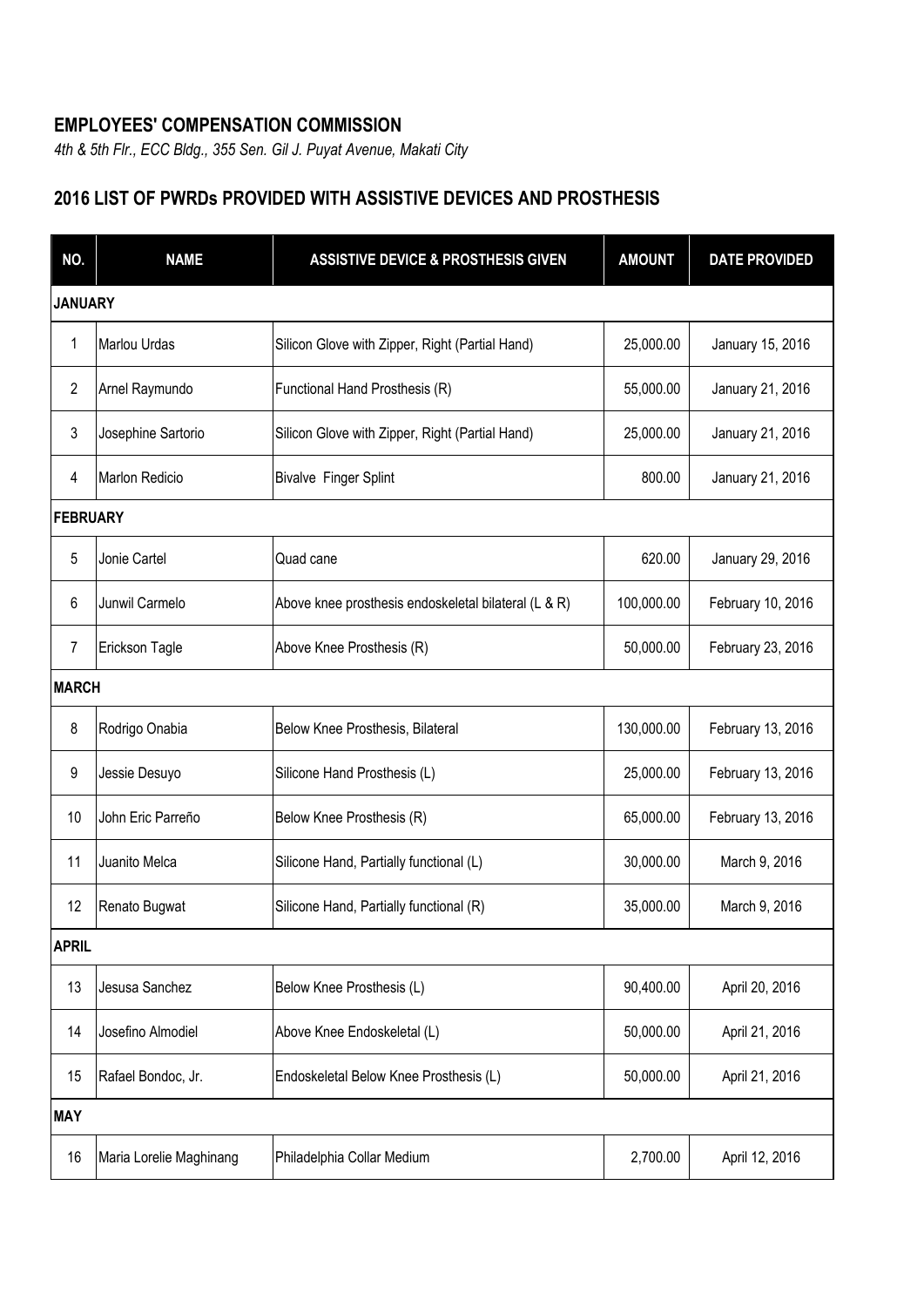| NO.           | <b>NAME</b>           | <b>ASSISTIVE DEVICE &amp; PROSTHESIS GIVEN</b>                                    | <b>AMOUNT</b> | <b>DATE PROVIDED</b> |  |
|---------------|-----------------------|-----------------------------------------------------------------------------------|---------------|----------------------|--|
| 17            | Ricky Basco           | Above Elbow Prosthesis (L)                                                        | 150,000.00    | May 3, 2016          |  |
| 18            | Dante Ympal           | Left Ankle Foot Orthosis                                                          | 2,960.00      | April 6, 2016        |  |
| 19            | Mharco Rañada         | <b>Straight Cane</b>                                                              | 550.00        | May 17, 2016         |  |
| 20            | April Ignacio         | <b>Cosmetic Left Hand Prosthesis</b>                                              | 95,000.00     | May 18, 2016         |  |
| 21            | Rolando Arravez       | One Pair of Orthopedic Shoes with Lift at Left                                    | 8,500.00      | May 18, 2016         |  |
| 22            | Romel Beronilla       | One Pair of Orthopedic Shoes with Toe Filter at the Right<br>and Elevated Toe Box | 8,500.00      | May 18, 2016         |  |
| <b>JUNE</b>   |                       |                                                                                   |               |                      |  |
| 23            | <b>Jackson Nermal</b> | (L) Modular Transtibial components Silicone line and lock,<br><b>SACH</b> foot    | 88,500.00     | June 6, 2016         |  |
| 24            | Mark Christian Ortega | <b>Bivalve Finger Splint</b>                                                      | 375.00        | March 3, 2016        |  |
| 25            | Alexander Gaela       | Single Straight Cane                                                              | 550.00        | June 10, 2016        |  |
| <b>JULY</b>   |                       |                                                                                   |               |                      |  |
| 26            | Jonathan Vega         | Splint: Cosmetic Finger                                                           | 734.08        | April 21, 2016       |  |
| 27            | Narciso Sancho, Jr.   | Splint: Cosmetic Finger (3)                                                       | 1,119.00      | May 23, 2016         |  |
| 28            | Junrel Suarez         | Splint: Cosmetic Finger (hand based)                                              | 373.00        | June 30, 2016        |  |
| 29            | Jaime Garrido         | Silicone Finger Prosthesis - Right Thumb                                          | 55,300.00     | June 29, 2016        |  |
| 30            | Zaldy Garcia          | <b>Bilateral Axillary Crutches</b>                                                | 1,100.00      | July 8, 2016         |  |
| <b>AUGUST</b> |                       |                                                                                   |               |                      |  |
| 31            | Jonathan Flordeliz    | Knee Ankle Foot Orthosis                                                          | 1,848.00      | July 22, 2016        |  |
| 32            | Ruel Valenzuela       | Above the Knee Prosthesis (L)                                                     | 130,800.00    | August 1, 2016       |  |
| 33            | Denis Gaces           | Below Elbow Prosthesis (R)                                                        | 170,000.00    | April 19, 2016       |  |
| 34            | Ronie Joverto         | Cosmetic hand-based finger splint & Cosmetic finger-<br>based splint              | 1,180.00      | June 29, 2016        |  |
| 35            | Cornelio Teruel, Jr.  | Above Knee Endoskeletal (L)                                                       | 50,000.00     | August 9, 2016       |  |
| 36            | Jayson Palabay        | Silicone Hand with Partial Function (R)                                           | 43,000.00     | August 19, 2016      |  |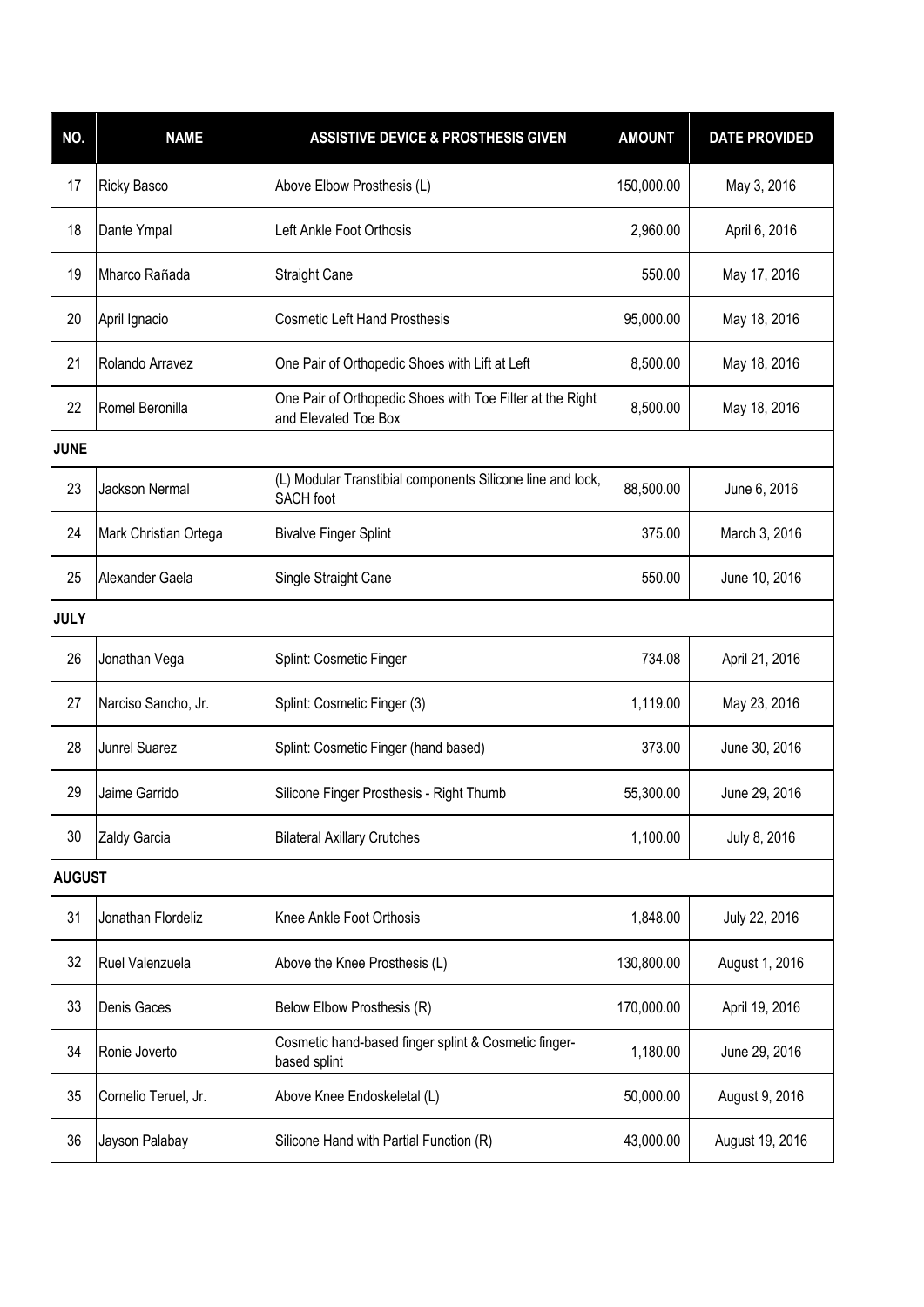| NO.              | <b>NAME</b>            | <b>ASSISTIVE DEVICE &amp; PROSTHESIS GIVEN</b>                                                                         | <b>AMOUNT</b> | <b>DATE PROVIDED</b> |  |
|------------------|------------------------|------------------------------------------------------------------------------------------------------------------------|---------------|----------------------|--|
| 37               | Charlie Taron          | Silicone Hand Glove, index finger (L)                                                                                  | 25,000.00     | August 19, 2016      |  |
| 38               | April Abordo           | Short Leg Brace                                                                                                        | 10,000.00     | August 10, 2016      |  |
| 39               | <b>Wenston Eging</b>   | Above Knee Endoskeletal (L)                                                                                            | 50,000.00     | August 25, 2016      |  |
| <b>SEPTEMBER</b> |                        |                                                                                                                        |               |                      |  |
| 40               | Roniel Pagarigan       | Elbow joind (endo) and hand cable operated, wrist, cosmetic<br>foam and silicone glove (R)                             | 130,800.00    | September 2, 2016    |  |
| 41               | Jeffrey Librado        | (L) Tranfermoral socket with suction valve, polycentric<br>mechanical joint and multiaxial foot                        | 130,800.00    | September 2, 2016    |  |
| 42               | Mark Anthony Cruz      | Partial Hand (R) with Zipper and Silicone Filler (Wired)                                                               | 25,000.00     | September 14, 2016   |  |
| <b>OCTOBER</b>   |                        |                                                                                                                        |               |                      |  |
| 43               | May-Ann Manalo         | High Definition Below Elbow Prosthesis                                                                                 | 145,000.00    | April 23, 2016       |  |
| 44               | Jeffrey Sereno         | 3 Fingers HD Silicone Cosmetic Gloves (R)                                                                              | 125,000.00    | April 23, 2016       |  |
| 45               | Rolando Masilliones    | Orthopedic shoes & long leg brace                                                                                      | 25,200.00     | September 7, 2016    |  |
| 46               | JR Dumagsa             | Below elbow prosthesis (R), Mechanical cable control                                                                   | 125,000.00    | October 5, 2016      |  |
| 47               | Daryl Argota           | Below elbow prosthesis (R), Mechanical cable control                                                                   | 96,600.00     | October 5, 2016      |  |
| 48               | Bryan Magliwanas       | High definition hand prosthesis with zipper                                                                            | 100,000.00    | October 5, 2016      |  |
| 49               | Jimmy Cuizon           | Below the Knee Posthesis (L)                                                                                           | 67,000.00     | October 15, 2016     |  |
| 50               | Romel Mirabel          | Below Knee Prosthesis (R)                                                                                              | 70,000.00     | October 18, 2016     |  |
| 51               | <b>Albert Salmeron</b> | Silicone Thumb Finger (L)                                                                                              | 106,000.00    | October 24, 2016     |  |
| <b>NOVEMBER</b>  |                        |                                                                                                                        |               |                      |  |
| 52               | Dominador Araujo       | Silicone Finger Prosthesis - Right Middle Finger                                                                       | 19,000.00     | November 9, 2016     |  |
| 53               | Alejandro Paredes      | Above Elbow Prosthesis (R)                                                                                             | 93,000.00     | November 22, 2016    |  |
| 54               | Emilio Rivera          | Below Elbow Prosthesis (R)                                                                                             | 96,600.00     | November 22, 2016    |  |
| 55               | <b>Ulyssis Memeg</b>   | Above Elbow Prosthesis (L)                                                                                             | 111,600.00    | November 22, 2016    |  |
| <b>DECEMBER</b>  |                        |                                                                                                                        |               |                      |  |
| 56               | Edilberto Francisco    | Splint                                                                                                                 | 3,000.00      | Juy 7, 2016          |  |
| 57               | Norjean Samañon        | Hand Prosthesis (R) (Carbon fibe socket, otto bock hand and<br>wrist plate with anchoor, cable and size matched glove) | 116,000.00    | December 8, 2016     |  |